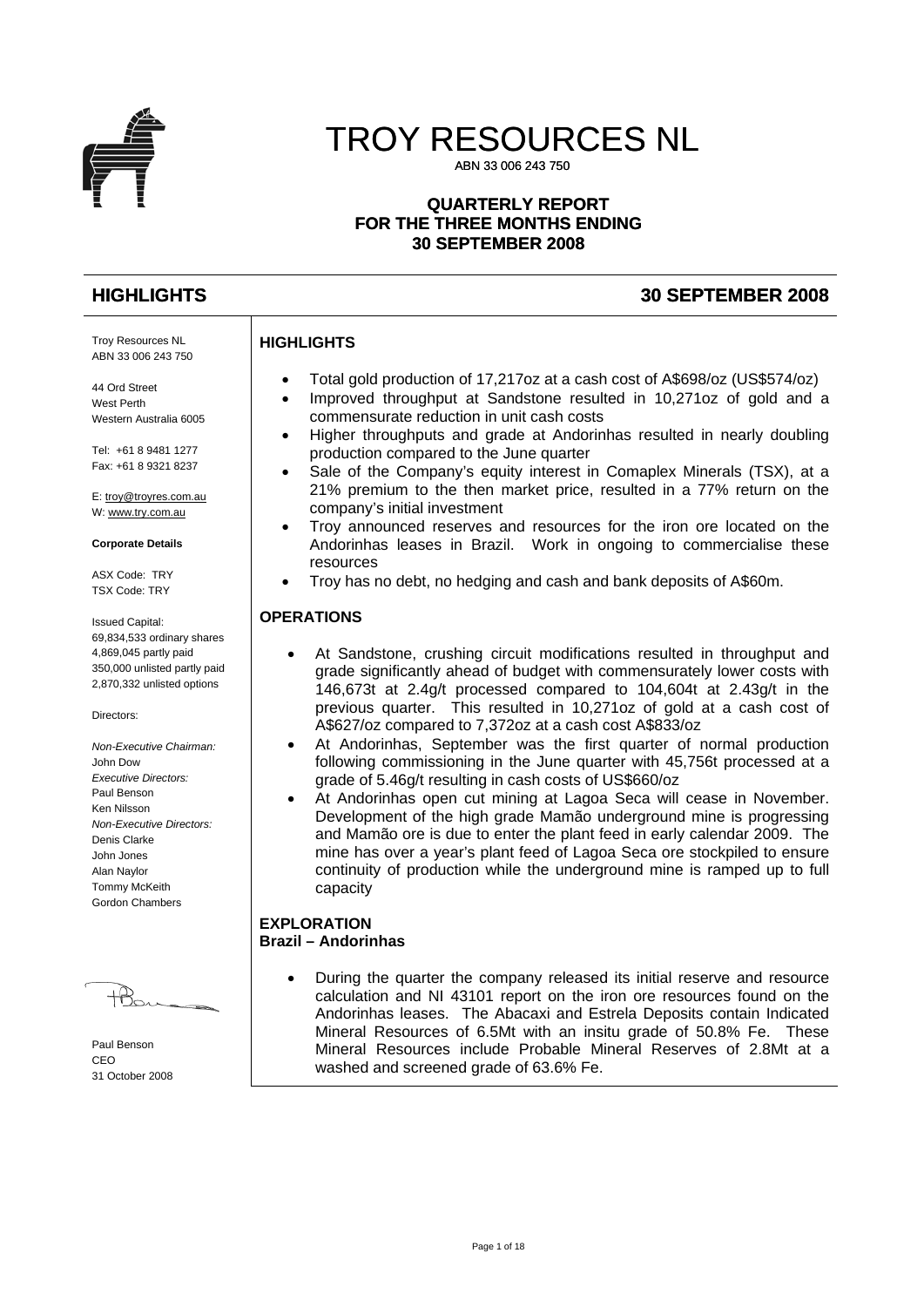**Commenting on the quarter, Troy CEO Paul Benson said, "We saw real improvement in all areas. Although nearing the end of its life Sandstone had its best quarter in terms of production in over a year which is a credit to all on site. Andorinhas has also benefited from improved operational stability in the processing plant following commissioning in the June quarter.** 

**At Andorinhas we are nearing the completion of mining at the Lagao Seca open cut. Mining will finish slightly ahead of schedule due to higher than scheduled productivity with very good reconciliation between mine and mill grades. Our focus now moves to bringing the high grade Mamão underground mine into production with decline development and ore access progressing well and we expect to see the underground ore feeding the mill early in calendar 2009. As with any underground it will take some time to ramp up to full production but we have over 280,000t of Lagoa Seca ore at a head grade of just over 3g/t stockpiled which, at more than one year's plant capacity, is a great insurance policy.** 

**We released the NI43-101 on the Andorinhas iron ore resource in September and we continue to focus on permitting and agreeing off-take contracts with customers. Our aim remains to commence production in the first half of calendar 2009.** 

**The company has approximately A\$60m in cash, current production, exploration upside and the potential to commercialise the iron ore at Andorinhas. We remain focused on maximizing the value of the assets we own but are also acutely aware that the current market has the potential to provide excellent value creating growth opportunities"**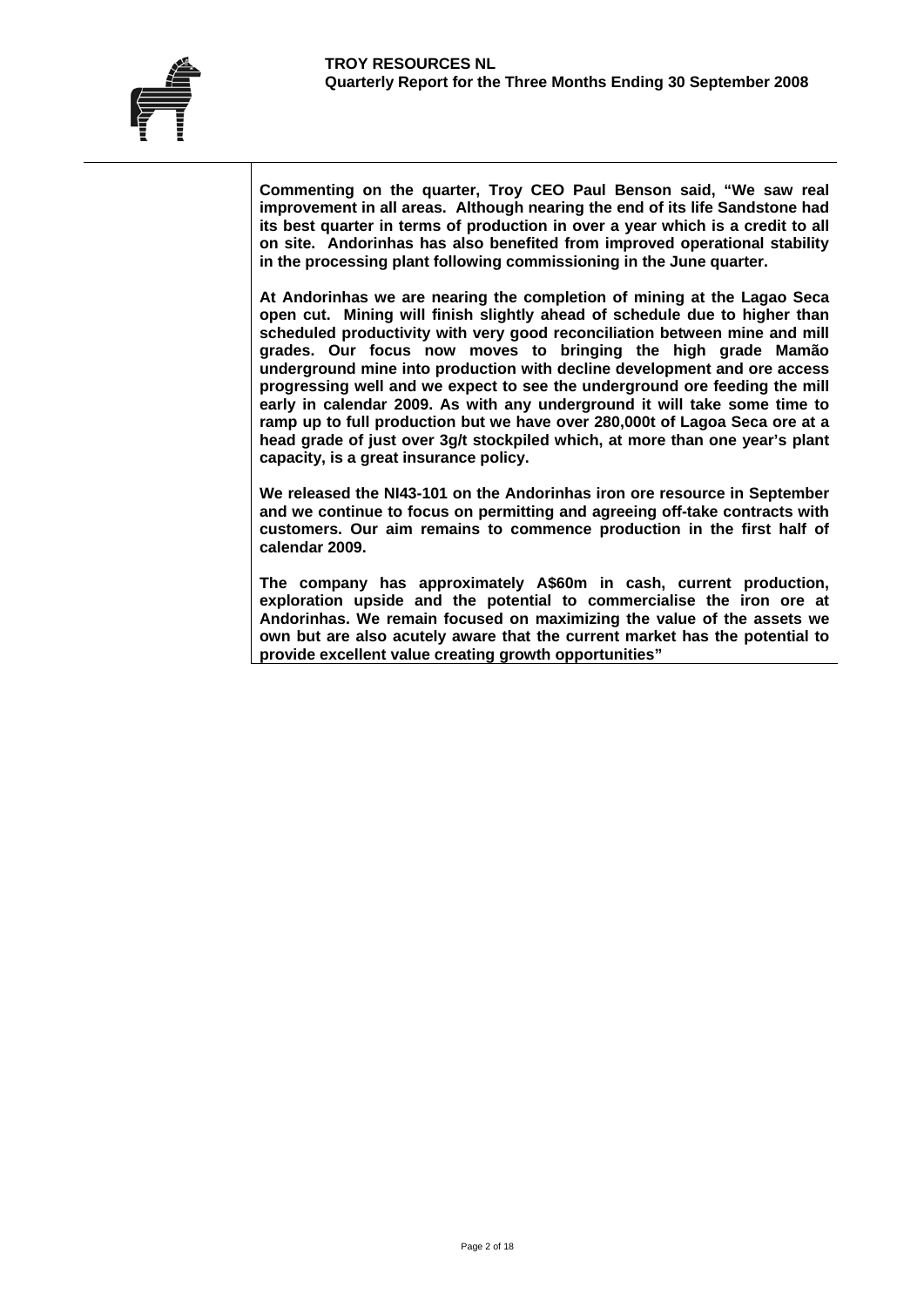

#### **CORPORATE**

#### **SALE OF COMAPLEX SHAREHOLDING**

On 21 July 2008, Troy completed a private sale of its 7,628,571 shares in TSX listed Comaplex Minerals Corp. ("Comaplex"), representing approximately 14.5% of the issued and outstanding shares of Comaplex, to Agnico-Eagle Mines Limited ("Agnico-Eagle") for C\$6.15 per share (approximately A\$6.28), which was a 21% premium to market price the day before the transaction was announced, for total proceeds of C\$46.9 million (approximately A\$47.9 million).

As part of the transaction Troy also has a "Top Up" agreement with Agnico-Eagle where, if Agnico-Eagle move to a majority interest in Comaplex within 18 months of this agreement, Agnico-Eagle will pay Troy the difference between their final purchase price per share and this transaction price of C\$6.15 per share.

Troy purchased its stake in Comaplex in January 2007 for A\$27 million (or approximately A\$3.53 per share) and thus this sale represents a gain of approximately A\$2.75 per share or 77%.

#### **OPERATIONS**

## **SANDSTONE – AUSTRALIA (Troy 100%)**

#### **Production Summary**

|                         | September 2008 | September 2007 |
|-------------------------|----------------|----------------|
|                         | Quarter        | Quarter        |
| <b>Tonnes Milled</b>    | 146,673        | 119,997        |
| Head Grade g/t          | 2.40           | 2.67           |
| Recovery %              | 90.6           | 91.6           |
| <b>Gold Produced oz</b> | 10.271         | 9.436          |
| Cash cost per oz        | A\$627         | A\$665         |

#### **Health, Safety & Environment**

There were two LTI's involving our haulage contractors recorded during the quarter. The first involved a road train accident resulting in bruising and dental injuries to the driver and the second incident caused a driver to wrench his shoulder joint while attempting to catch a runaway tyre rolling across the compound.

Further rehabilitation work will continue once all the mine ore stockpiles have been transported to the mill 'ROM' pad.

#### **Mining**

At the end of the quarter, 748,828 tonnes of ore at an average grade of 1.18 g/t gold was stockpiled at the mine and mill. It is planned to cease ore cartage in late 2008.

#### **Processing**

Improved cone crusher performance resulted in significantly better mill throughput and assisted in lifting the milled head grade and hence gold production by enabling a larger proportion of the higher grade scats ore to be blended into the feed. Quarterly gold output was 10,271oz from 146,673 tonnes of ore at a grade of 2.40g/t gold.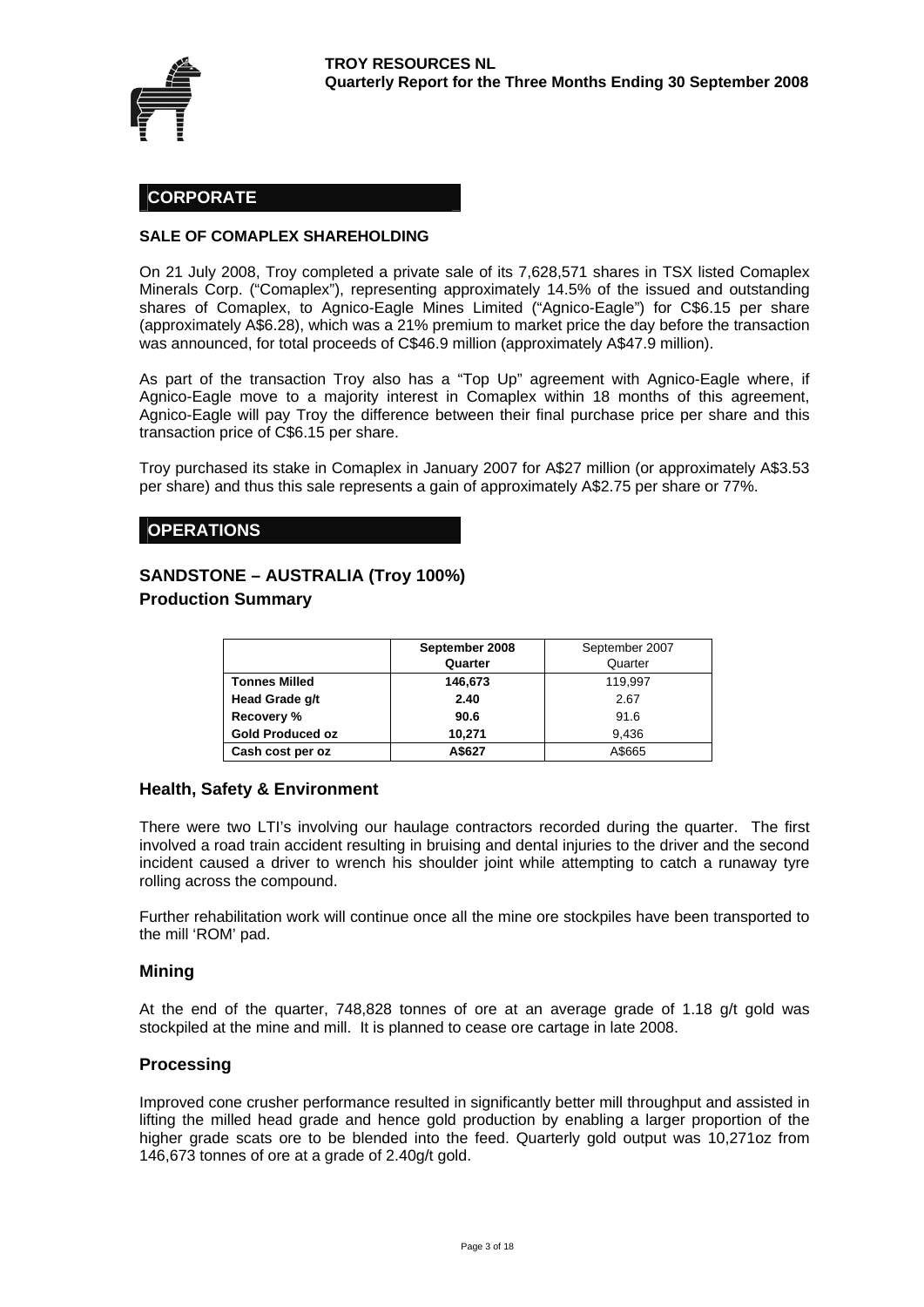

Mill throughput and gold produced exceeded the budget by 26% and 34.7% respectively for the September quarter.

At this stage Sandstone is expected to cease operating in February 2009 and in spite of this, the workforce is stable and site morale is high. We continue to consider the options for Sandstone including; a review of the potential mining of mineral resources on the Sandstone leases that up until now were considered uneconomic but, which under the more attractive economic conditions generated by the weaker Australian dollar and lower oil prices, may now be economic. Other options include outright sale or putting the site on care and maintenance. A final decision on the future of the site is expected by the end of calendar 2008.

#### **ANDORINHAS – BRAZIL (Troy 100% through Reinarda Mineração Ltda) Production Summary**

|                         | September 2008<br>Quarter | <b>June 200</b><br>Quarter |
|-------------------------|---------------------------|----------------------------|
|                         |                           |                            |
| <b>Tonnes Milled</b>    | 45,756                    | 28,397                     |
| Head Grade g/t          | 5.46                      | 4.51                       |
| Recovery %              | 87.9                      | 86.5                       |
| <b>Gold Produced oz</b> | 6.946                     | 3,565                      |
| Cash Cost per oz        | A\$804                    | * Note - productic         |
|                         | <b>US\$660</b>            | gold poured on 1           |

| June 2008.                    |  |
|-------------------------------|--|
| Quarter *                     |  |
| 28,397                        |  |
| 4.51                          |  |
| 86.5                          |  |
| 3,565                         |  |
| * Note - production commenced |  |
|                               |  |

gold poured on 13 March 2008. Therefore no September 2007 comparative.

in 2008 with the first

#### **Health, Safety & Environment**

There were no lost time injuries during the quarter. The Safety Department has been strengthened by employment of an additional Technician for Underground Operations.

#### **Environment**

There were no reportable accidents or incidents involving the environment during this period. The site was visited twice by the Environmental Agency without problems.

#### **Processing / Gold Production**

A total of 45,756t of ore grading 5.46g/t gold was processed producing 6,946oz of gold at a recovery of 87.91%. Gold production was above budget due to higher head grade which offset slightly lower than expected recovery and throughput.

During the Quarter the processing plant was modified to increase crushing capacity by installation of a larger cone crusher to meet process demands. During the quarter some additional crushing was conducted by the mining contractor.

#### **Open Pit Mining Lagoa Seca**

A total of 125,057 bcm's were mined including 139,820t of ore at a grade of 3.28g/t gold. There were no safety or environmental issues to report for the quarter. The Strip Ratio was 1.5:1. The Lagoa Seca open pit is scheduled to be completed at the end of November. Extensional exploration work to define potential "open cut" resources is ongoing. Total ore stockpiles at the end of the quarter were 288,971t at 3.01g/t which is equivalent to more than one year's mill capacity.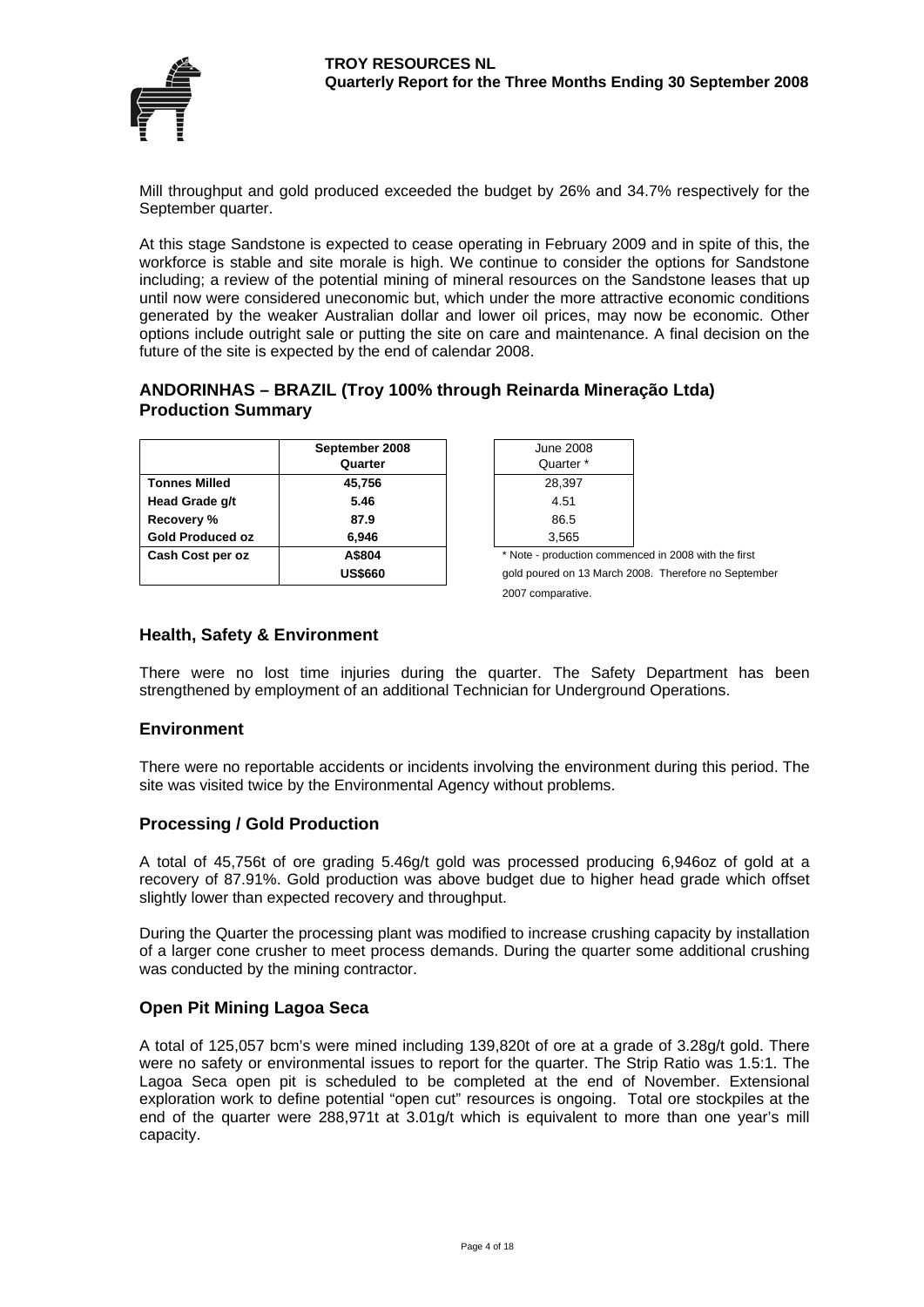

#### **PROJECT DEVELOPMENT**

#### **Underground Development at Mamão**

During the quarter the mining of the first production level and stoping blocks for the Melechete Lode commenced. A number of pieces of underground equipment including a low profile drilljumbo and assorted fans and electrical equipment were delivered to site during the quarter increasing development and production rates. The company has a sufficiently experienced work force in place to enable production to be increased when the M2 Lode is reached.

#### **Iron Ore Development**

The Company completed the NI 43-101 Reserve and Resource Report. Negotiations with potential customers about off-take contracts are on going. Discussions are concurrently underway with the Mines and the Environmental Departments for the licenses required to commence operations. Current planning assumes mining, processing and haulage will be undertaken by local contractors which minimises the capital requirement to commence production.

#### **Community**

The Company is engaged with the local community via the Reinarda Community support Committee with projects that include; the construction of a sports field and cultural area including an artificial lake. The company is also upgrading the major connecting gravel road between the Company's operation and the bitumen high way.

The Company generally receives strong support from the local Communities.

#### **EXPLORATION - BRAZIL**

#### **REINARDA MINERAÇÃO LTDA - RML ANDORINHAS PROJECT – BRAZIL (Troy 100%)**

#### **Iron Ore Exploration**

At **Abacaxi and Estrela**, exploration, sampling, screening and mine planning studies have been undertaken, together with a financial analysis, to enable the declaration of Mineral Resources and Mineral Reserves in accordance with the JORC Code (2004) and CIM Definition Standards (2005). The colluvial deposits consist of poorly sorted, compacted hematite fragments weathered from a primary BIF source.

Mineral Resource estimates are based on pit samples taken on an approximate grid spacing of 100m by 100m, and on thicknesses determined from pits and rotary air blast drill holes ("RAB") completed on a grid spacing of 100m by 100m.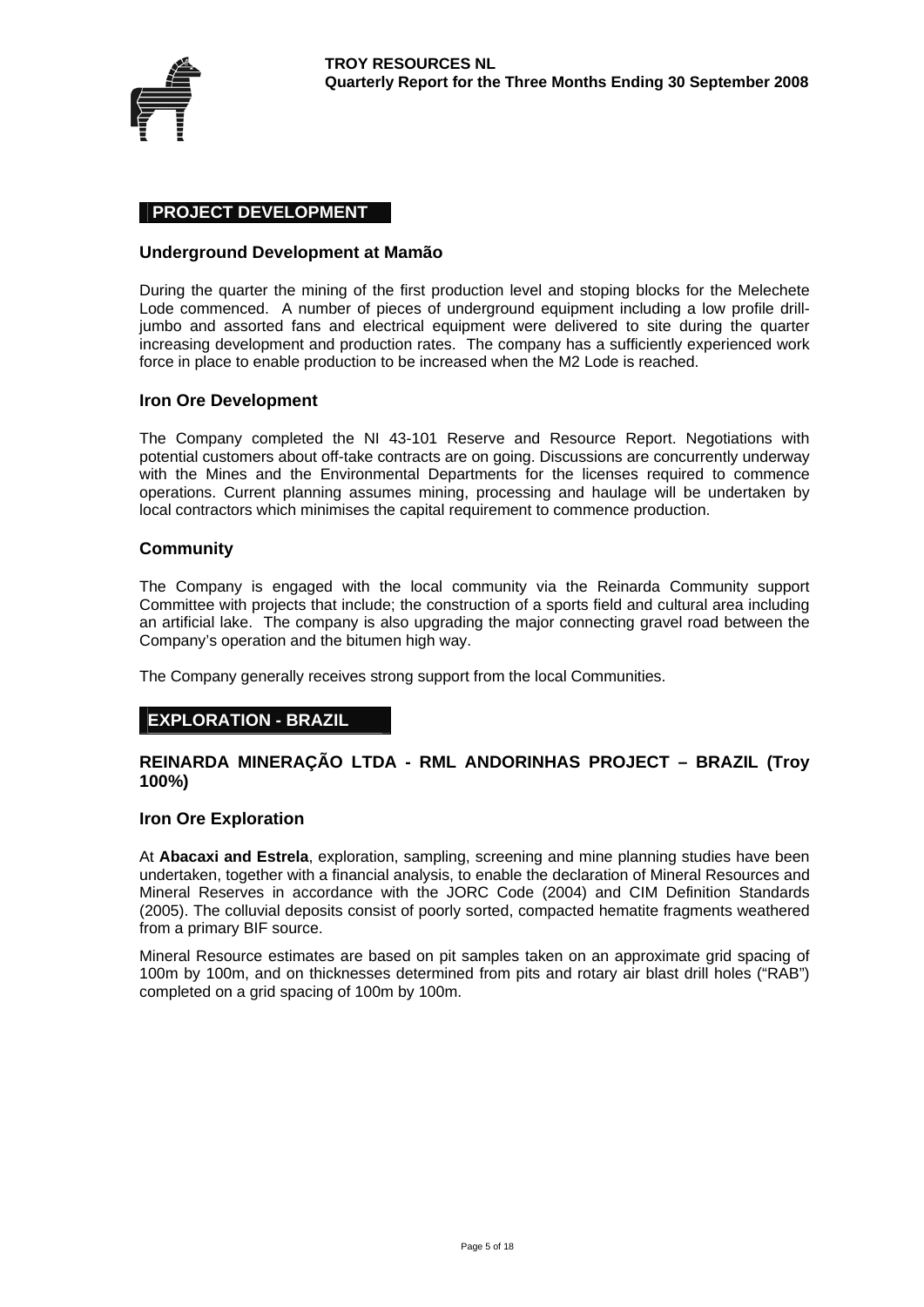

The **Abacaxi Deposit** contains an **Indicated Mineral Resource estimate of 4.9Mt with an in situ grade of 50.7% Fe** using a 26% Fe cut-off grade. This Mineral Resource includes a **Probable Mineral Reserve of 2.12 Mt** at a washed and screened grade of **63.1% Fe.** For Andorinhas iron ore, the Mineral Reserve is predicated on the size of the material above 6.3mm with the size fraction of the material less than 6.3mm considered as an ore loss (See Table #1).

The **Estrela Deposit** includes an **Indicated Mineral Resource estimate of 1.6Mt with an in situ grade of 51.2% Fe** using a 32% Fe cut-off grade. This Mineral Resource includes a **Probable Mineral Reserve of 0.69 Mt** at a washed and screened grade of **64.9% Fe** (See Table #2)**.** 

Modifying factors were applied to the Mineral Resource in determining the Mineral Reserve. Due to the visual nature of the iron ore fragments in the colluvium and their absence in the saprolite basement, and the color change in the topsoil, no dilution is considered necessary by Snowden. For ore losses, a tonnage factor of 43.42% of material reporting to the >6.3 mm size fraction was applied. Upgrade multiplying factors were applied to the in situ Mineral Resource grades to determine the washed and screened grades (See Table #3 and Table #4). The tonnage loss and the increase in grades to the ore product are supported by testwork completed by Troy for 19 trench samples.

The development proposal will be considered by the Troy Board following final statutory approvals being granted. Troy intends to mine the colluvium iron deposits with traditional open pit mining methods. The ore will be crushed and screened on site into the desired product sizes and some or all of these will then be trucked to third party smelters in the vicinity of Marabá approximately 300km north of Andorinhas.

The iron ore deposits are located in close proximity to Troy's existing gold operations at Andorinhas. Most of the infrastructure required for the project is already in place and Troy expects that construction and commissioning will be fast-tracked with minimal capital requirements expected for the development.

During the exploration for colluvial iron ore at the **Abacaxi Zones**, outcropping hematite mineralisation was discovered and mapped. Diamond drilling has intersected hematite mineralisation with true widths up to 8m (See Figure #1 and Figure #2). The hematite mineralisation occurs within bands of altered Banded Iron Formation (BIFs) within the same sequence of metasediments (phyllites) and metabasalts that host the **Mamão Gold Deposit** and the **Babaçu Gold Prospect.** Significant iron assay intervals (See Table #5) reported include;

- **11.20m** grading **66.7% Fe over 3.50m** downhole;
- **8.70m** grading **57.8% Fe** from **2.0m** downhole**;**
- **5.25m** grading **59.7% Fe** from **2.2m** downhole**;**
- **4.35m** grading **54.4% Fe** from **2.00m** downhole**;**
- **3.05m** grading **60.3% Fe** from **1.70m** downhole**;**
- **1.49m** grading **66.4% Fe** from **4.60m** downhole**;**
- **0.70m** grading **69.2% Fe** from **10.30m** downhole.

The drill program targeted areas of outcropping and sub-cropping hematite rich BIFs and has confirmed the presence of at least two hematite areas at **Abacaxi West**. Additional detailed mapping, sampling and follow-up drilling will be required to delineate the extent of this mineralisation and assess the resource potential. There is also potential to expand the in-situ iron to the east and west and this will be the focus of future exploration.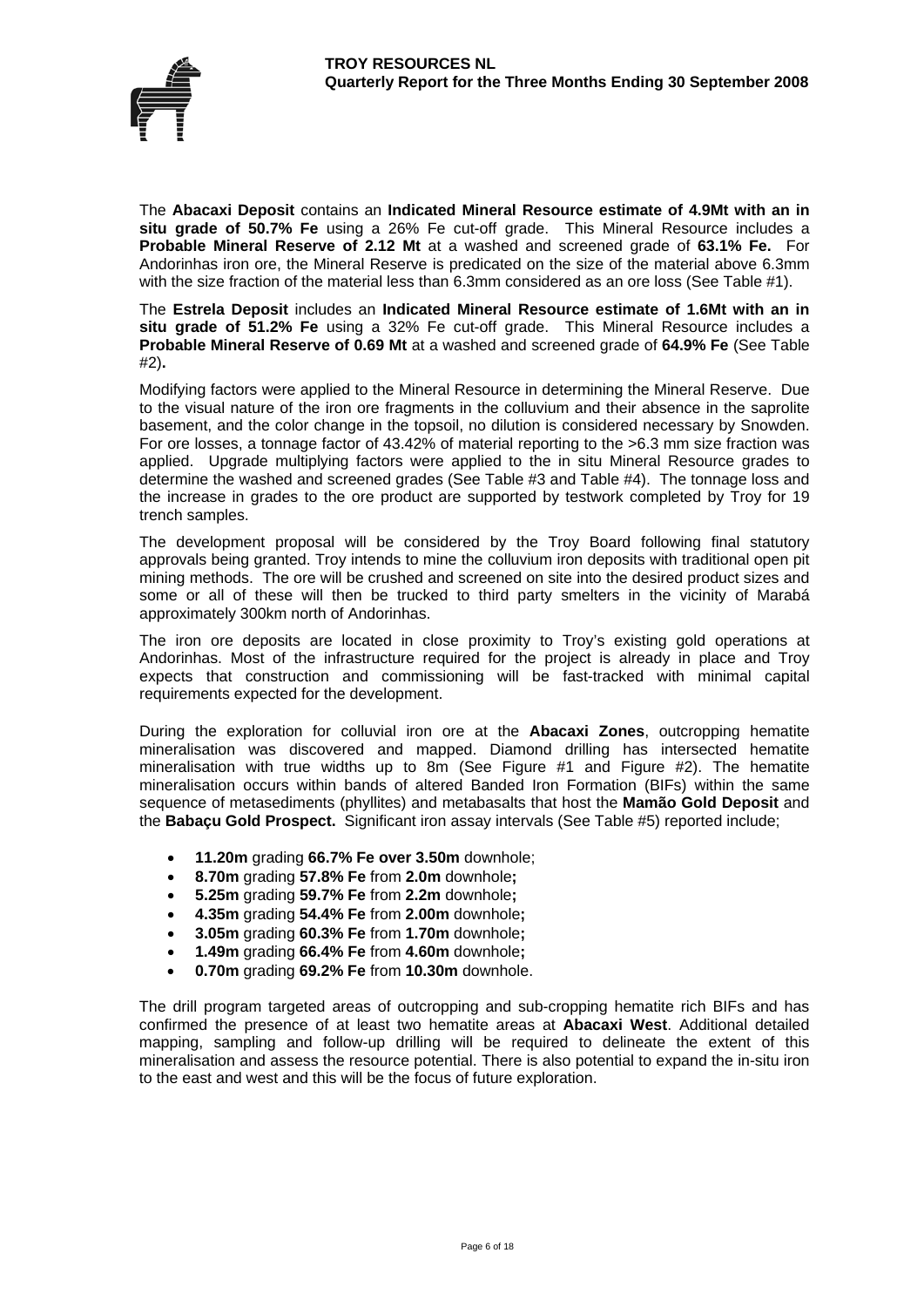

At **Abacaxi West,** geological mapping outlined a number of large to massive boulders of hematite ore which occur in close proximity to the outcropping hematite rich BIFs. These boulders, as well as the in-situ hematite mineralisation, have not been included in the colluvial resource that is currently being calculated but will add to the tonnage potential.

The in-situ iron ore targets are located within the colluvial iron ore resource area and in close proximity of the existing Troy gold operations at Andorinhas.







**Figure #2: Diamond Core Hole FED003 / 004 /006 Cross- Section**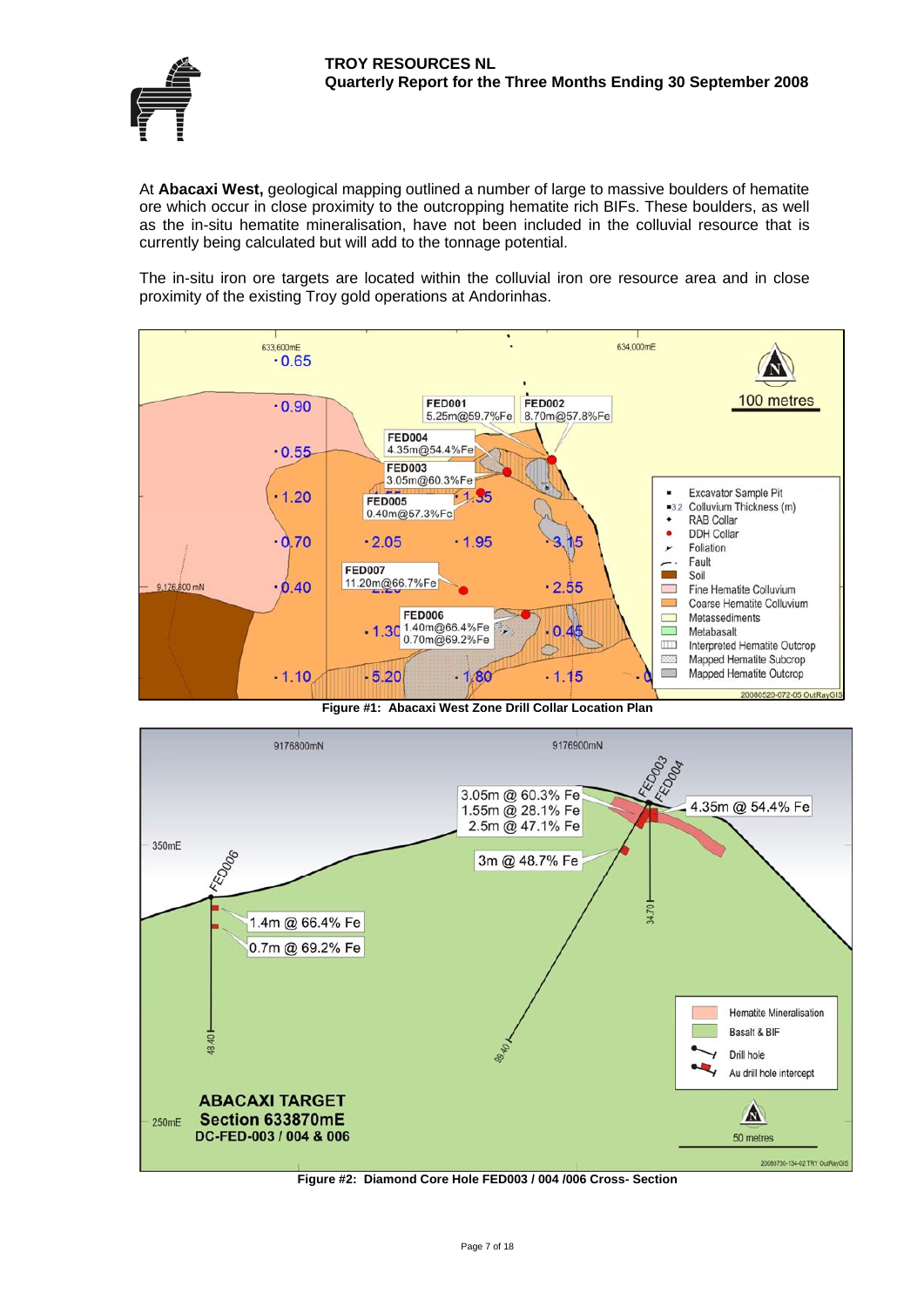

#### **Regional Gold Exploration Program – Horizonte Minerals Tangará JV and Talon Rio Maria JV (Troy Earning 100%)**

Most of the work completed during this reporting period was focused on the **Horizonte Tangará JV** Reverse Circulation (RC) drilling at the **Gerson #1 Prospect** produced several encouraging gold assays including; **1m at 25.58g/t** from **54m; 24m at 2.45g/t Au** from **10m** and **1m at 58.91g/t Au** from **33m** (See Table #6).

Follow-up Diamond Core drilling at the **Gerson #1 Zone** consisted of 8 holes (613.6m) drilled to a maximum depth of 100m. The better gold assay intervals reported included; **1m at 20.11g/t** from **50m** and **5m** at **2.25g/t** from **41m** where gold values are hosted within a sheared, silicified and brecciated metabasalt (See Table #7).

At the **Américo Target**, two weakly anomalous gold trends (**0.5g/t – 1.0g/t Au**) were identified by the recent Rotary Air Blast (RAB) and Reverse Circulation (RC) drill program. The two east-west striking, parallel zones extend over a strike lengths of up to 600m and range in width from 50m - 100m. The best individual gold assay received was **3m grading 3.77g/t** from **33m** downhole in a quartz vein zone within a sheared schist (See Table #8 and Figure #3).



**Figure #3: Américo Target Geology & Drill Collar Location Plan with Anomalous Gold Trends**

Recently completed "first pass" RC drilling at the **Vermelho Target** produced a number of anomalous gold intercepts including **4m** at **5.85g/t** from **36m**; and **9m** at **5.64g/t** from **28m** (See Table #9 and Figure #4).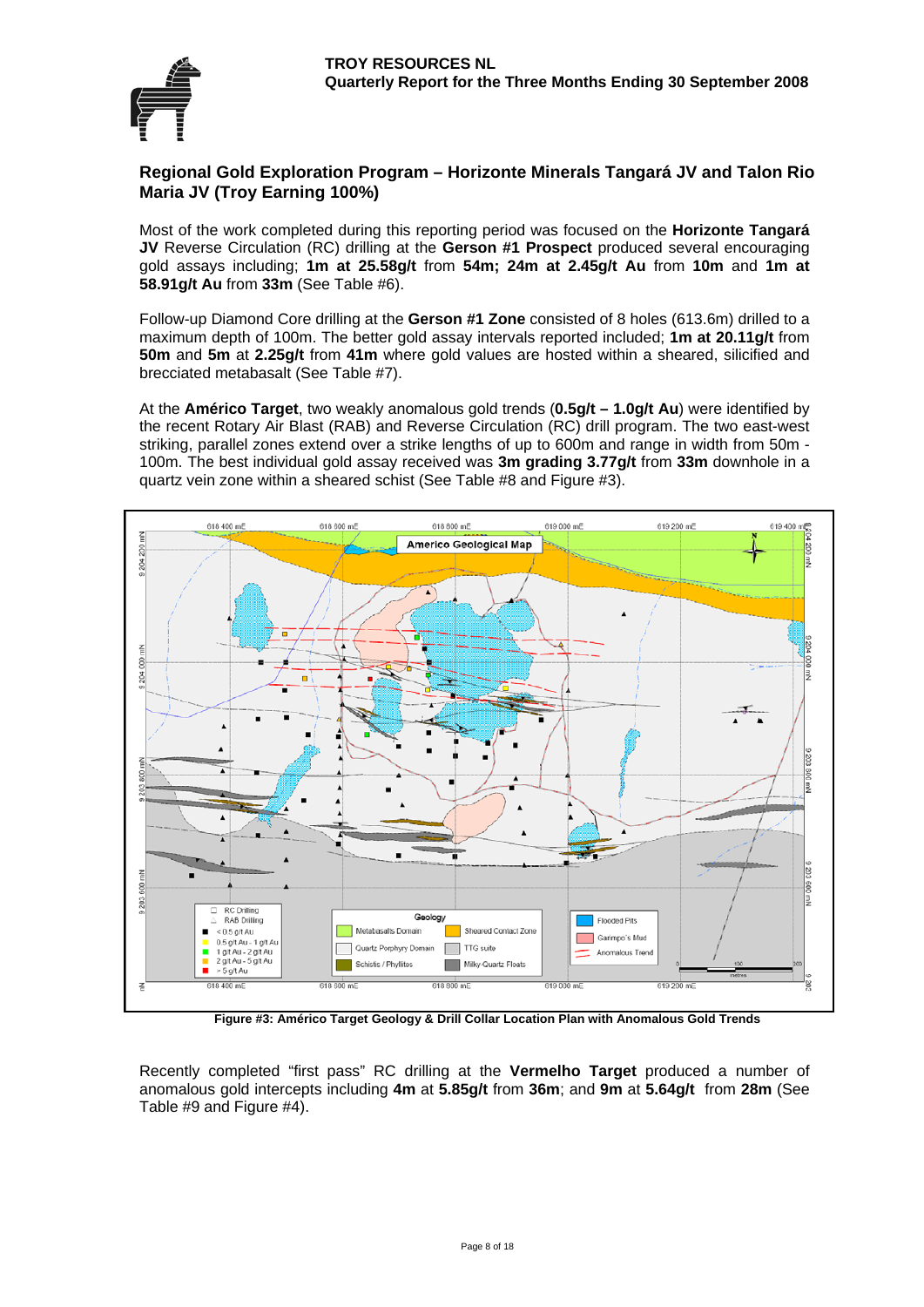





**Figure #4: West Malvinas Trend Geology and RAB/RC Drill Collars** 

Preliminary gold assays from the initial RC drilling at the **Combi Target** intercepted a best gold value of **1m** at **12.02g/t** from **59m** (See Table 10). A significant number of the assays are pending.

On the **Talon JV** tenements RC drilling commenced on the **Rufino Target.** The first five holes intersected zones of strong hydrothermal alteration with sulphides and magnetite (see Figure #5). Assays are pending.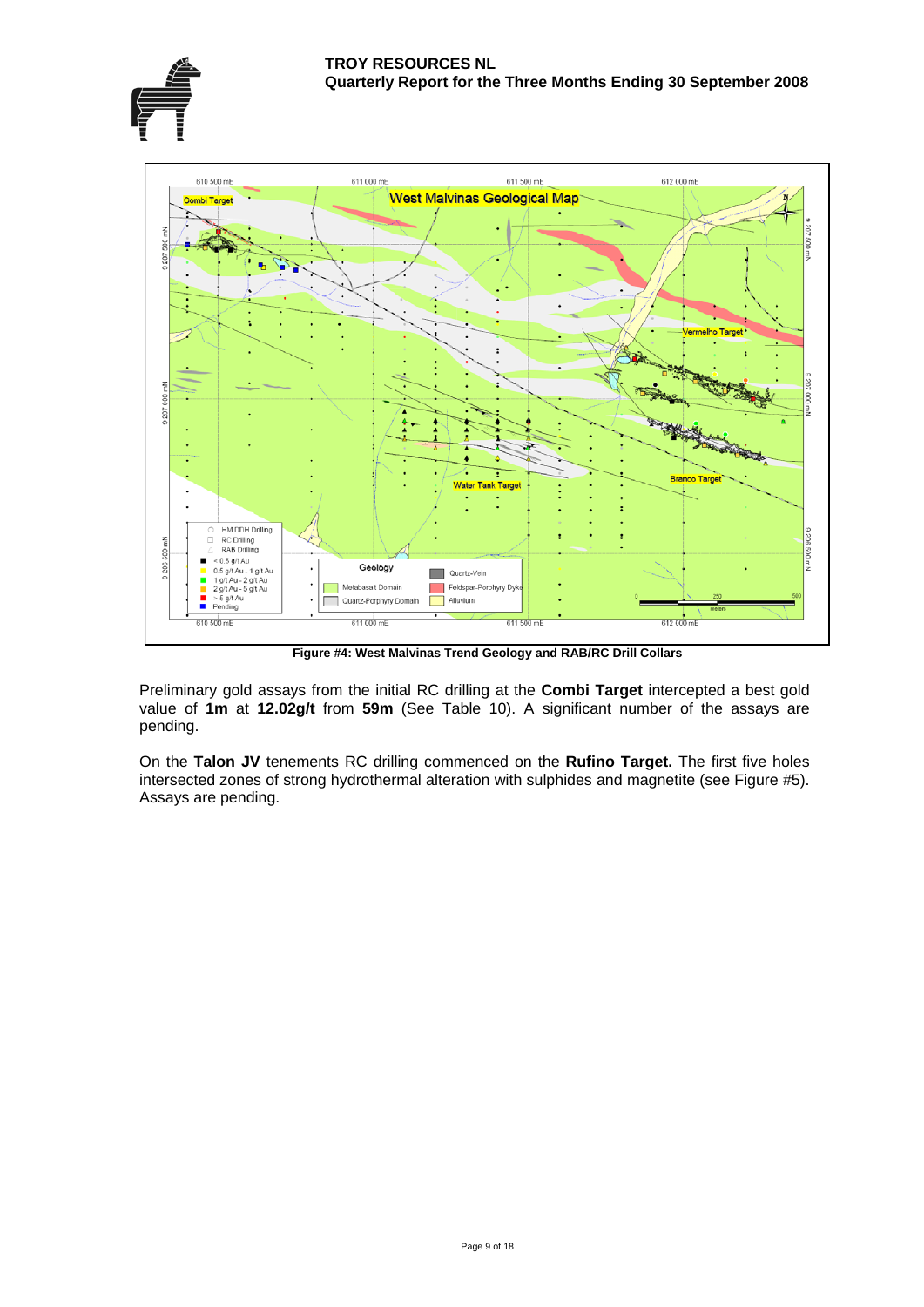

**Figure #5: Rufino Target Geology and Drill Collars** 

#### **EXPLORATION - AUSTRALIA**

#### **A – Sandstone Exploration Program W**

An Information Memorandum for the **Sandstone Project** was completed during the month. The document outlines exploration potential, advanced resource targets, drilled targets at the near resource stage and the potential for deep gold orebodies as well as providing details of plant and previous mining operations. Marketing is ongoing.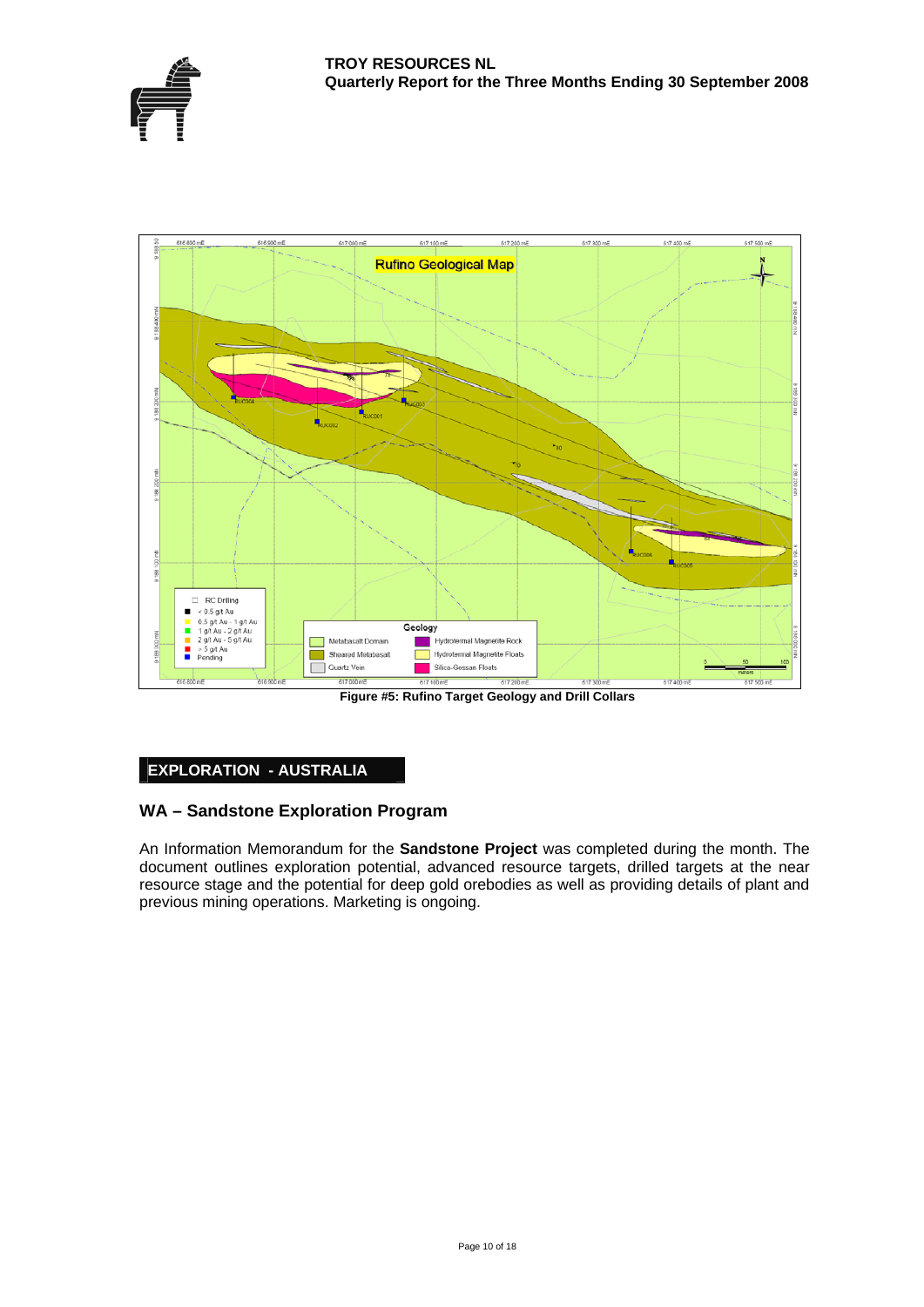

#### **EXPLORATION - MONGOLIA**

#### **Dornogovi Coal JV Project** (**Troy 100%**)

An Information Memorandum was completed and marketing commenced in August.

#### **Gutain Davaa Gold JV Project (Troy 80%)**

At Gutain Davaa, a limited summer exploration program was completed and consisted of prospecting, geological mapping, trenching, rock sampling and soil sampling. In addition, detailed ground magnetics coverage was expanded and a two stage Induced Polarization geophysical survey was completed.

At the **Toordogiin Shil** "**TS" Prospect** a total of 1,309 soil samples were collected on a 25m x 25m grid. A limited surface trenching program, detailed (1:1,000 scale) structural and lithological mapping was completed and 10 rockchip grab samples were collected resulting in the following significant gold assays; **17.37g/t** to **89.57g/t.** A total of 7.7km of Gradient Array Induced Polarization (IP) geophysical survey was completed followed by 5.5km of Dipole-Dipole IP profile lines. The geological interpretation and modelling of the IP data supports the existing geological model for the **TS Central Zone** consisting of a series of overlapping northwest plunging shoots that was detailed by the IP data as overlapping high and low resistivity values.

During the summer program, prospecting of the next ridge west of the **TS Zone** led to the discovery of **Toordogiin Hyar (TH) Prospect** where 250 soil samples were collected;of which 36 samples returned gold grades over **20ppb** with a peak value of **171ppb.** 

**Toordogiin Shil North Prospect (TSN)**: 86 soil samples were collected; 4 samples returned gold grades over **140ppb** including a peak value of **6.46g/t**. The soil anomaly extends about 200m from east-southeast to west-northwest and is open to the northeast. A total of 1.8km of Dipole-Dipole IP survey was completed over the **TSN Prospect.** Drilling at **Gutain Davaa** is scheduled for mid 2009.

#### **Mongolian Project Generation/Project Review**

The University of Western Australia Centre for Exploration Targeting (UWA-CET) delivered preliminary country scale prospectivity maps using the Weights of Evidence technique utilizing a variety of input layers. A fuzzy logic approach will be undertaken to choose the input layers and their relative importance on a subjective basis. CET is in the process of finalizing the input layers and the associated values to input in to such fuzzy logic models for orogenic gold targeting. CET also worked on the relevant input layers for targeting epithermal and porphyry gold deposits. The main regional scale compilation work focussed on the relationship between anomalous gold, arsenic, antimony and mercury geochemistry and the distribution and density significant regional faults.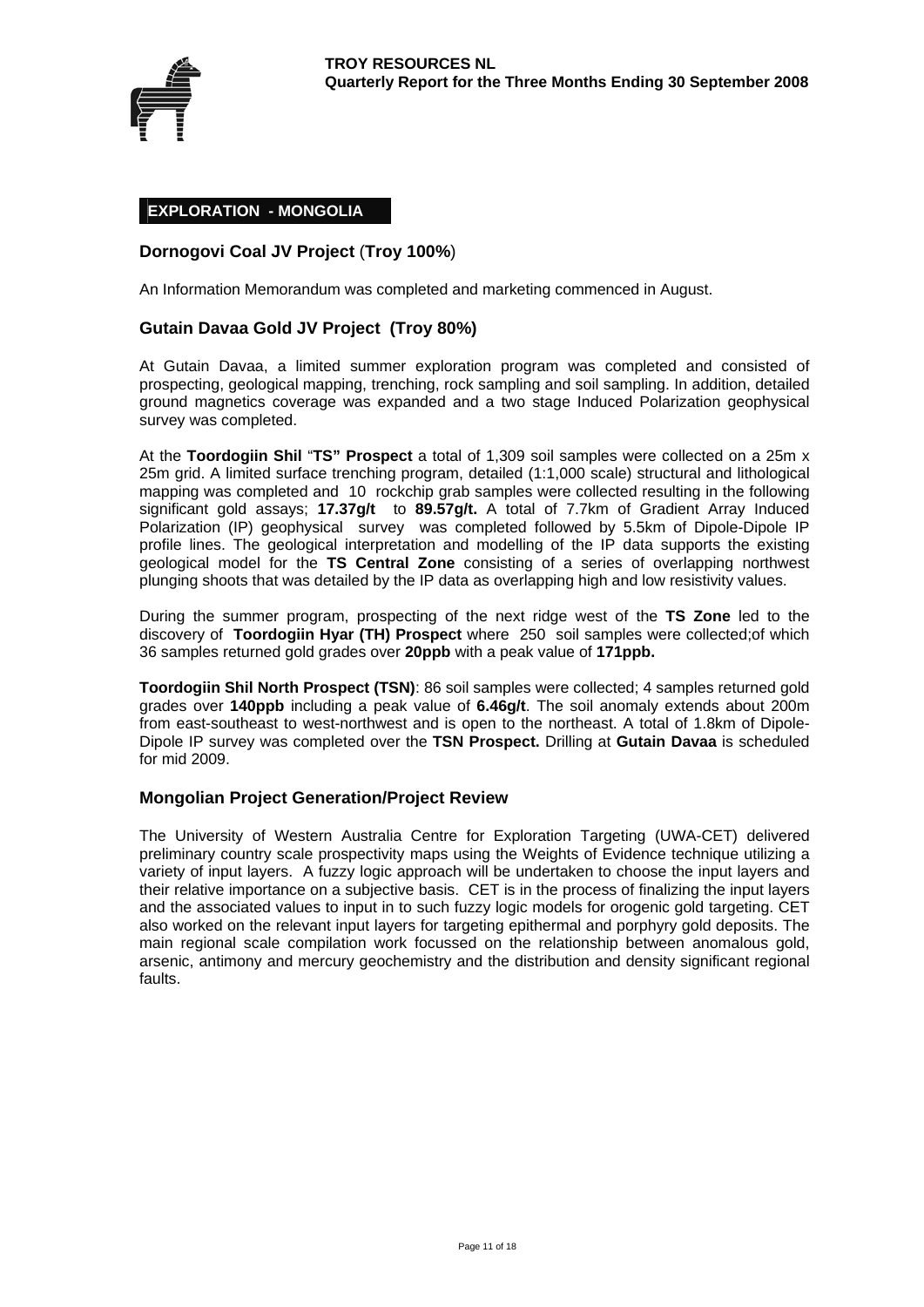

#### **FINANCIAL REPORT**

#### **CASH POSITION**

As at 30 September 2008, Troy within Australia held \$58.6M in cash and bank deposits with major Australian banks and 1,534 ounces of gold awaiting sale (\$1.5M at A\$988 per ounce). This equates to a total of approximately \$60.1 million of liquid assets.

Troy's wholly owned Brazilian and European subsidiaries held cash deposits of \$0.5M. At quarter end, Sertão Minerãço Ltda ("SML"), Troy's 70% owned Brazilian subsidiary, had the equivalent of \$0.6M in cash (Troy's share). Reinarda Mineração Ltda ("RML") held 500 ounces of gold awaiting sale (\$0.5M at A\$988 per ounce).

The Troy group equity share of cash and other liquid assets is approximately \$61.7 million as at 30 September 2008. Troy also holds investments in listed securities with market values totalling \$1.9 million as at 30 September 2008.

#### **GOLD SALES**

Gold sales from the Sandstone operation for the quarter were 9,565 ounces at an average price of A\$968 per ounce. The average Cash Cost was A\$627 per ounce which gives a Cash Margin of \$341 per ounce for the quarter.

During the quarter, RML sold 6,800 ounces, of gold at an average price of US\$874 (A\$1,107) per ounce. The average Cash Cost was US\$660 per ounce, which gives a Cash Margin of US\$214 per ounce for the quarter.

#### **HEDGING**

The Company is totally unhedged, and debt free.

#### **EXPLORATION EXPENDITURE**

During the quarter, exploration expenditure incurred was \$523,000 in Australia, \$95,000 in Mongolia and \$1,757,000 in Brazil. Troy's total exploration expenditure for the quarter was therefore \$2,375,000.

#### **CAPITAL EXPENDITURE**

Capital and development expenditure during the quarter was \$2.3 million which was predominantly on the Andorinhas Project in Brazil.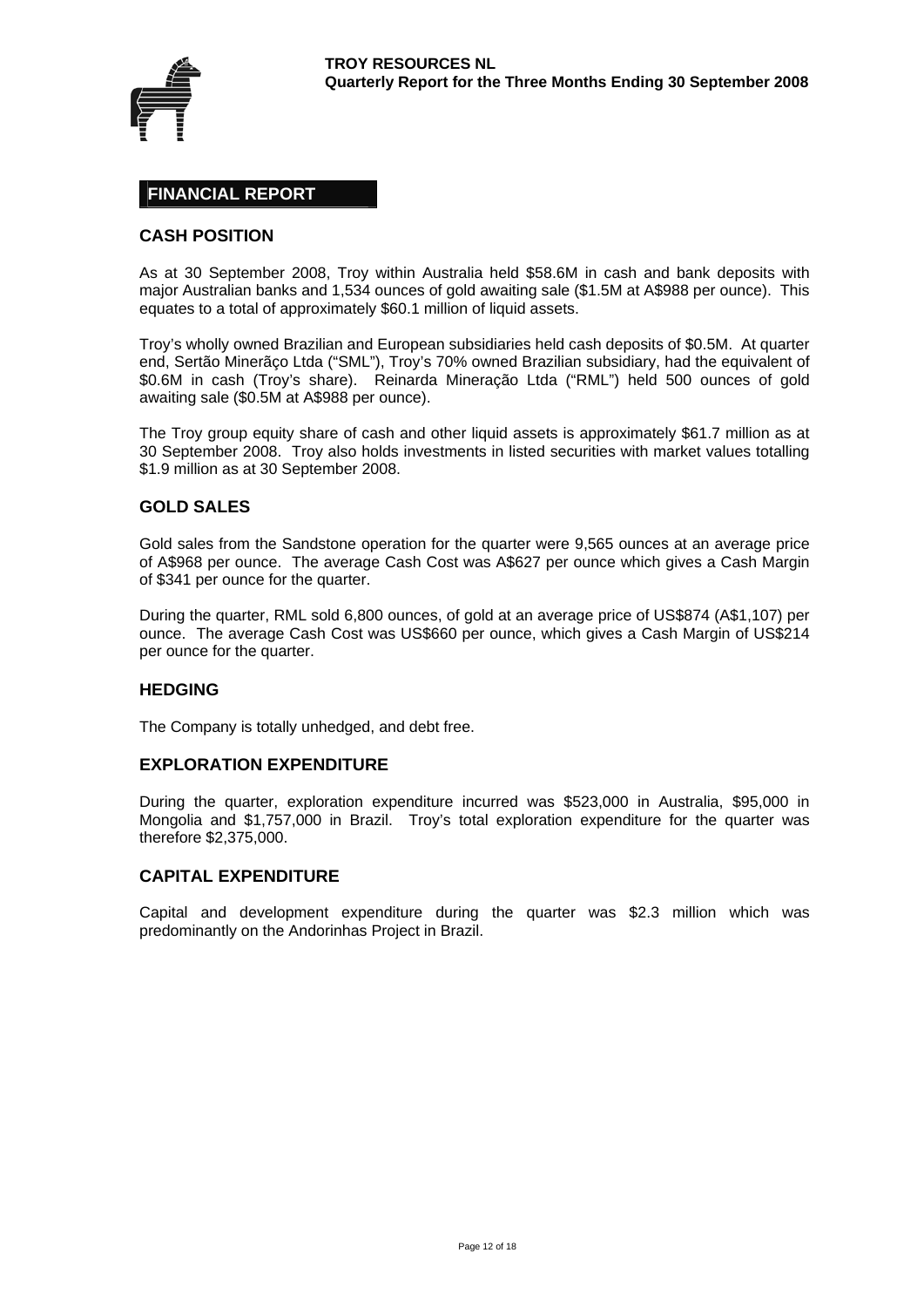

#### **FURTHER INFORMATION**

#### **P Benson Chief Executive Officer**

**Telephone +61 (0)8 9481 1277** 

#### **Email [troy@troyres.com.au](mailto:troy@troyres.com.au)**

Geological information in this Report has been compiled by Troy's Vice President Exploration & Business Development, Peter Doyle, who:

- Is a full time employee of Troy Resources NL
- Has sufficient experience which is relevant to the type of deposit under consideration and to the activity which he is undertaking to qualify as a Competent Person as defined in the 2004 Edition of the *'Australasian Code for Reporting of Exploration Results, Mineral Resources and Ore Reserves'*
- Is a Member of the Australasian Institute of Mining and Metallurgy
- Has consented in writing to the inclusion of this data

**This Quarterly Report is available on Troy's Website: www.try.com.au** 

#### **Table #1: Andorinhas Abacaxi and Estrela Prospects Mineral Resources (inclusive of Mineral Reserve)**

| <b>Classification</b> | <b>Deposit</b> | <b>Tonnes</b> | Fe%  | $Al_2O_3\%$ | SiO <sub>2</sub> % | <b>P%</b> | LOI |
|-----------------------|----------------|---------------|------|-------------|--------------------|-----------|-----|
| <b>Indicated</b>      | Abacaxi        | 4,900,000     | 50.7 | 8.5         | 7.7                | 0.065     | 4.1 |
|                       | <b>Estrela</b> | 1,595,000     | 51.2 | 6.0         | 8.1                | 0.040     | 2.8 |
|                       | Total          | 6,495,000     | 50.8 | 7.9         | 7.8                | 0.06      | 3.8 |

#### **Table 2: Andorinhas Abacaxi and Estrela Prospects Mineral Reserves**

| <b>Classification</b> | <b>Deposit</b> | <b>Tonnes</b> | Fe%  | $Al_2O_3\%$ | SiO <sub>2</sub> % | <b>P%</b> | LOI |
|-----------------------|----------------|---------------|------|-------------|--------------------|-----------|-----|
| Probable              | Abacaxi        | 2,120,000     | 63.1 | 4.7         | 2.7                | 0.048     | 1.4 |
|                       | <b>Estrela</b> | 690,000       | 64.9 | 1.9         | 4.8                | 0.023     | 1.0 |
|                       | Total          | 2,810,000     | 63.6 | 3.9         | 3.2                | 0.042     | 1.3 |

The Mineral Reserve for Abacaxi and Estrela is reported at cut-off grades of 31% Fe for Abacaxi and 39% Fe for Estrela and these represent the lowest reserve grades in the model.

#### **Notes to the Tables**

#### **Table #1 (Mineral Resources):**

The Andorinhas Iron Ore deposit is a colluvial deposit consisting of poorly sorted, compacted hematite fragments weathered from a primary Banded Iron Formation (BIF) source. The colluvium layer varies in depth from surface to 6m with an average depth below surface of 1.6m. Troy's News Release of August 4th 2008 reported Fe intersections from diamond core drilling of the in-situ BIF of up to 69.2 % Fe.

The Mineral Resource estimate is based on pit samples taken on an approximate grid spacing of 100m by 100m, and on thicknesses determined from pits and rotary air blast drill holes (RAB) completed on a grid spacing of 100m by 50m. The RAB drill holes identified the base of colluvium but were not sampled due to concerns with the representivity of colluvial samples derived by that method of drilling.

- A total of 233 pits were excavated into the colluvium to expose the entire colluvium profile.
- A channel sample was taken down the side of each pit. Then average weight of each sample was 47kg.
- The samples were split into three size fractions 6.3mm-15mm, 0.125mm-6.3mm and <0.125mm. The boulders larger than 15mm were unable to be representatively sampled and, from observation, consist of BIF. The distribution and sizing of BIF scree boulders is not well known and are expected to be mined and processed along with the other size fractions.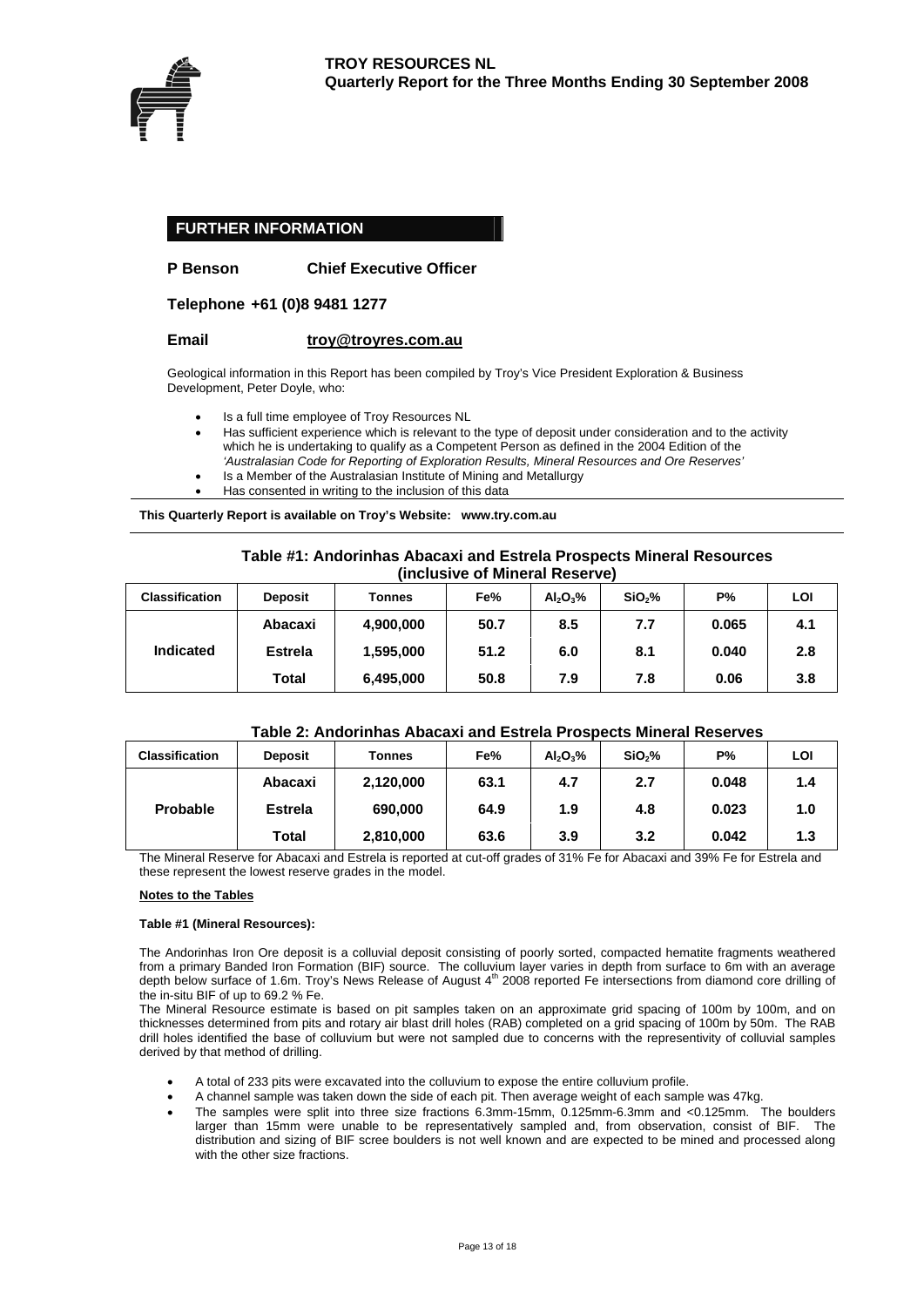

- The channel samples were processed as follows: The samples were dried in an oven for 24 hours then were sieved into three size fractions, >6.3mm, 0.125mm-6.3mm and <0.125mm. Each of the size fractions was jaw crushed to < 2mm (where applicable) and a 500g sub sample taken. The 500g sub sample was pulverised to >125microns and a 125g sub sample was taken from this for assay at the SGS Belo Horizonte lab.
- Multi-element analyses were done using 0.25-0.50 g material. Samples were digested in a combination of HCl,  $HNO<sub>3</sub>$ , HClO<sub>4</sub> and HF and taken to dryness. They were then brought up in aqua regia and the sample redissolved. The samples was then cooled and bulked to volume in volumetrically calibrated test tubes or flasks in the case of higher concentration samples and homogenized. Samples were analysed by atomic absorption spectrometry (AAS). Sample preparation was done at SGS Parauapebas, Para State, Brazil and the analysis was done at SGS Belo Horizonte, Minas Gerais State, Brazil.
- The Mineral Resource was estimated by industry standard methods. Geological wireframe models of the interpreted extents of the sampled colluvium were used to determine the volume of mineralised material. Grades were estimated using inverse distance squared grade interpolation.
- The Mineral Resource is estimated from the weighted average of the combined three size fractions and thus is an estimate of the grade of the colluvium excluding the oversize BIF boulders.
- Bulk average densities (dry basis) of 2.92 and 2.91  $t/m<sup>3</sup>$  were applied to the volume models of Abacaxi and Estrela, respectively. A total of 22 samples of several colluvium types were taken for bulk density<br>measurements. The density measurements range from 1.77 t/m<sup>3</sup> to 4.17 t/m<sup>3</sup>, and do not include determinations for the oversize BIF boulders.
- The Mineral Resource is classified as Indicated with respect to JORC Code (2004) and CIM (2005) guidelines to reflect the uncertainty in bulk densities. Troy intends to undertake bulk sampling and further testing to confirm the bulk densities.
- Mineral Resources are reported within a natural geological boundary and have an effective cut-off of 26% Fe for Abacaxi and 32% Fe for Estrela. These represent the lowest Fe grade pits sampled in each of the resource domains.

#### **Table #2 (Mineral Reserves)**

- Troy intends that the mining method will be by truck and excavator supported by dozers and that a saleable product can be prepared by crushing, washing and screening. It is intended that there will be no selective mining and that all colluvial material will be processed through the proposed plant.
- A further 19 pits were excavated to obtain bulk samples for pilot processing plant testwork. These samples were collected and assayed as above but were washed and scrubbed before assay to reflect the intended processing route. This removed any contaminating soil, detritus and weathered basement sediments that occur directly beneath the colluvium. These samples were prepared and assayed by Nomos Laboratories in Rio de Janeiro.
- Based on the results from the 19 test pits, processing and recovery modifying factors were applied to the Mineral Resource to estimate the Mineral Reserve (refer to table 3 and 4).
- The Mineral Reserve represents the 6.3mm 15mm or lump fraction only. Mineralisation less than 6.3mm in size is not included in the Mineral Reserve estimates. Mineralisation present as oversize BIF boulders is not reflected in the Mineral Reserve estimates. Accordingly a Probable Reserve category is declared to reflect this uncertainty.
- Modifying factors applied to the Mineral Resource were:
	- Tonnage: 43.42% of the Mineral Resource reports to the +6.3mm size fraction
	- Fe grade: washed and scrubbed lump ore has a 1.097 factor applied compared to unwashed lump material
	- $Al_2O_3$  grade: washed and scrubbed lump ore has a 0.5435 factor applied compared to unwashed lump material
	- $SiO<sub>2</sub>$  grade: washed and scrubbed lump ore has a 0.5008 factor applied compared to unwashed lump material
	- P grade: washed and scrubbed lump ore has a 0.7471 factor applied compared to unwashed lump material
	- LOI: washed and scrubbed lump ore has a 0.5456 factor applied compared to unwashed lump material
	- Mineral Reserves are reported to an effective cut-off of 31% Fe for Abacaxi and 39% Fe for Estrela. These grades are equivalent to the lowest grade washed lump samples taken from each domain.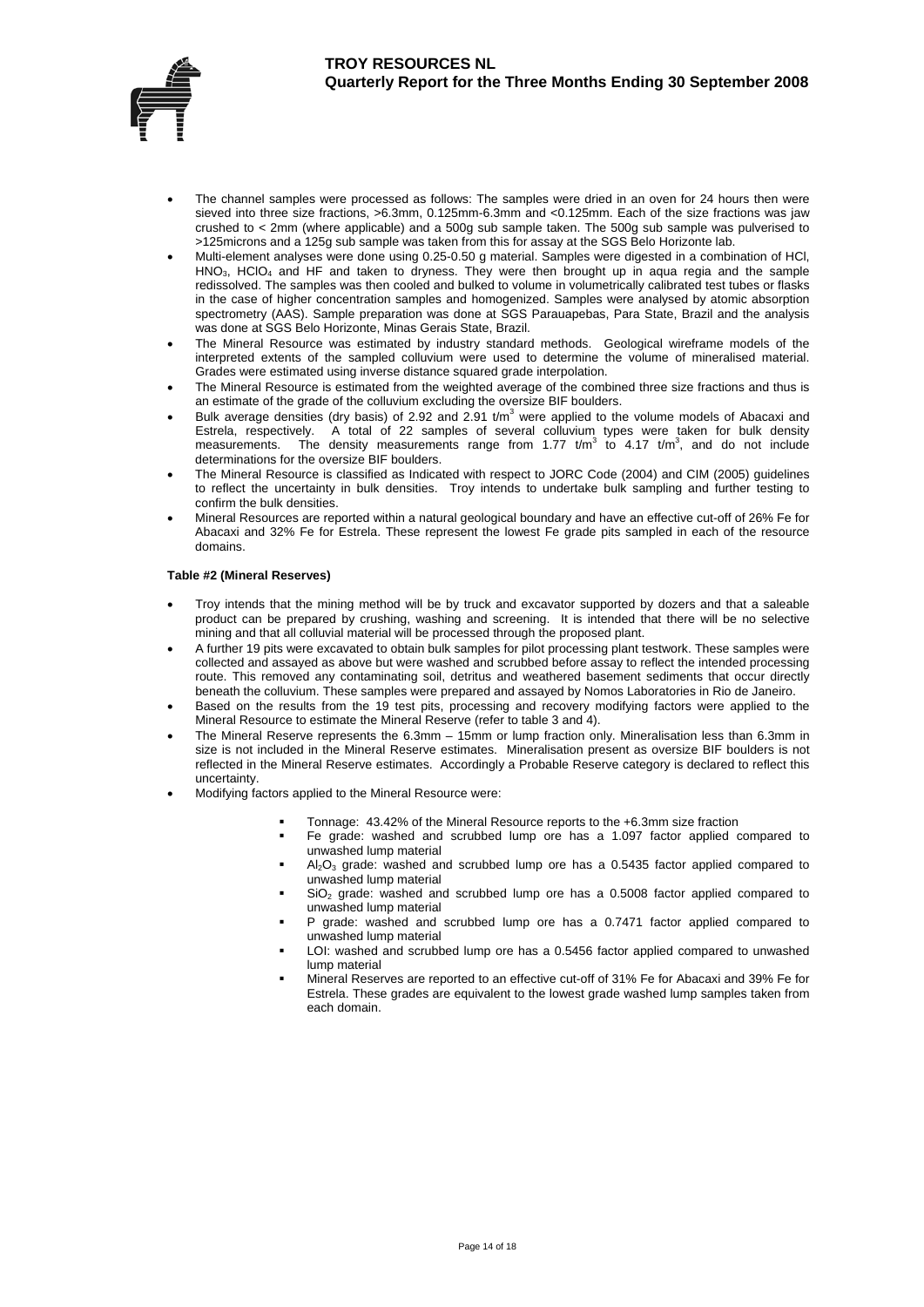

| Table #3              |                                  |        | Table#4                          |        |        |
|-----------------------|----------------------------------|--------|----------------------------------|--------|--------|
|                       | <b>ABACAXI MODIFYING FACTORS</b> |        | <b>ESTRELA MODIFYING FACTORS</b> |        |        |
| unwashed              | factor                           | washed | unwashed                         | factor | washed |
| lump Fe %<br>57.6     | 1.10                             | 63.1   | lump Fe %<br>59.1                | 1.10   | 64.9   |
| lump silica %<br>5.4  | 0.50                             | 2.7    | lump silica %<br>9.6             | 0.50   | 4.8    |
| lump alumina %<br>8.6 | 0.54                             | 4.7    | lump alumina %<br>3.5            | 0.54   | 1.9    |
| lump $P$ %<br>0.064   | 0.75                             | 0.048  | lump $P$ %<br>0.030              | 0.75   | 0.023  |
| lump LOI<br>2.6       | 0.55                             | 1.4    | lump LOI<br>1.8                  | 0.55   | 1.0    |

Information relating to exploration, sampling and analytical results, and information relating to the Mineral Resources and Mineral Reserve estimates in this report was prepared under the supervision of Peter J Doyle, a full-time employee and Vice President Exploration and Business Development of Troy, a "qualified person" under National Instrument 43-101 – "Standards of Disclosure for Mineral Projects", a member of the Australasian Institute of Mining and Metallurgy. Mr. Doyle has sufficient experience, which is relevant to the style of mineralization and type of deposit under consideration, and to the activity he is undertaking, to qualify as a "competent person" as defined in the 2004 edition of the "Australasian Code for Reporting of Exploration Results, Mineral Resources and Ore Reserves". Mr. Doyle consents to the inclusion in the report of the exploration, sampling, analytical, the Mineral Resource and Mineral Reserve matters based on his information in the form and context in which it appears.

This report contains forward-looking statements. These forward-looking statements reflect management's current beliefs based on information currently available to management and are based on what management believes to be reasonable assumptions. A number of factors could cause actual results, performance, or achievements to differ materially from the results expressed or implied in the forward looking statements. Such factors include, among others, future prices of minerals, the actual results of current production, development and/or exploration activities, changes in project parameters as plans continue to be refined, variations in ore grade or recovery rates, plant and/or equipment failure, delays in obtaining governmental approvals or in the commencement of operations.

For purposes of Clause 3.4(e) in Canadian Instrument 43-101, the company warrants that Mineral Resources which are not Mineral Reserves do not have demonstrated economic viability.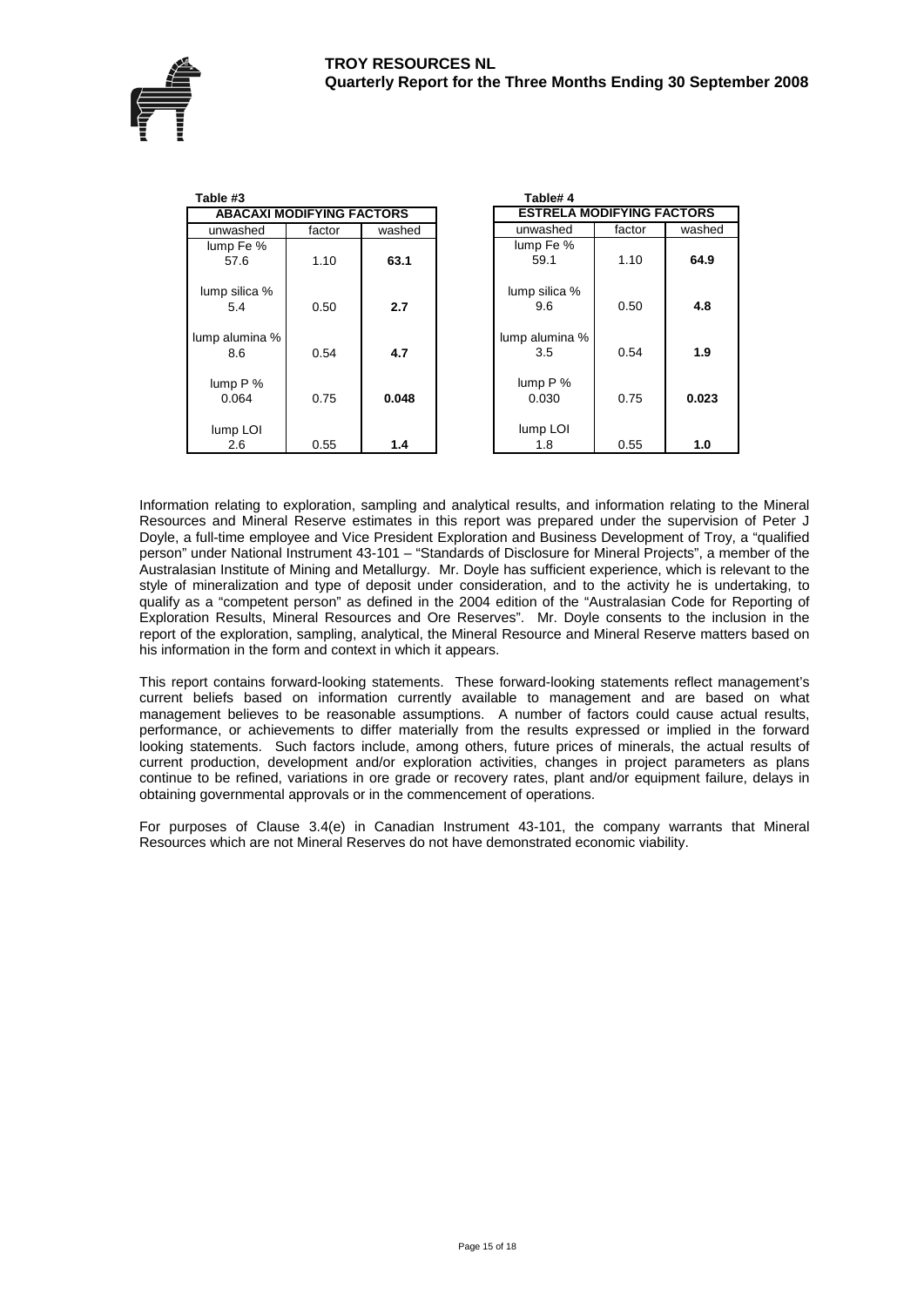



|               | Table #5: Andorinhas Project<br>Abacaxi Prospect Diamond Core Drilling Significant Iron Ore Assays |                     |                |               |              |                    |                  |                    |                       |  |  |  |
|---------------|----------------------------------------------------------------------------------------------------|---------------------|----------------|---------------|--------------|--------------------|------------------|--------------------|-----------------------|--|--|--|
| Hole ID       | East<br>(m)                                                                                        | <b>North</b><br>(m) | <b>Azimuth</b> | Dip           | Depth<br>(m) | <b>From</b><br>(m) | <b>To</b><br>(m) | Length<br>$(m)(*)$ | <b>Iron</b><br>(% Fe) |  |  |  |
| <b>FED001</b> | 633905.92                                                                                          | 9176938.92          | N180°E         | $-60^\circ$   | 91.70        | 2.20               | 7.45             | 5.25               | 59.7                  |  |  |  |
|               |                                                                                                    |                     |                |               |              | 7.45               | 8.35             | 0.90               | 49.3                  |  |  |  |
|               |                                                                                                    |                     |                |               |              | 11.10              | 15.30            | 4.20               | 48.5                  |  |  |  |
| <b>FED002</b> | 633905.91                                                                                          | 9176939.75          | N000°E         | $-90^\circ$   | 41.05        | 2.00               | 10.70            | 8.70               | 57.8                  |  |  |  |
|               |                                                                                                    |                     |                |               |              | 15.90              | 18.65            | 2.75               | 55.1                  |  |  |  |
| <b>FED003</b> | 633856.52                                                                                          | 9176925.51          | N180°E         | $-60^\circ$   | 99.40        | 1.70               | 4.75             | 3.05               | 60.3                  |  |  |  |
|               |                                                                                                    |                     |                |               |              | 4.75               | 6.30             | 1.55               | 28.1                  |  |  |  |
|               |                                                                                                    |                     |                |               |              | 6.30               | 8.80             | 2.50               | 47.1                  |  |  |  |
|               |                                                                                                    |                     |                |               |              | 17.30              | 20.30            | 3.00               | 48.7                  |  |  |  |
| <b>FED004</b> | 633856.22                                                                                          | 9176926.50          | N000°E         | $-90^\circ$   | 34.70        | 2.00               | 6.35             | 4.35               | 54.4                  |  |  |  |
| <b>FED005</b> | 633827.08                                                                                          | 9176903.33          | N180°E         | $-60^{\circ}$ | 96.50        | 6.30               | 6.70             | 0.40               | 57.3                  |  |  |  |
| <b>FED006</b> | 633877.04                                                                                          | 9176768.21          | N000°E         | $-90^\circ$   | 48.40        | 3.20               | 4.60             | 1.40               | 66.4                  |  |  |  |
|               |                                                                                                    |                     |                |               |              | 10.3               | 11.00            | 0.70               | 69.2                  |  |  |  |
| <b>FED007</b> | 633808.01                                                                                          | 9176794.29          | N000°E         | $-90^\circ$   | 50.30        | 3.50               | 14.70            | 11.20              | 66.7                  |  |  |  |
| Including     |                                                                                                    |                     |                |               |              | 3.50               | 8.70             | 5.20               | 66.6                  |  |  |  |
| and           |                                                                                                    |                     |                |               |              | 8.70               | 11.80            | 3.10               | 66.9                  |  |  |  |
| and           |                                                                                                    |                     |                |               |              | 11.80              | 14.70            | 2.90               | 66.6                  |  |  |  |

(\*)The column length represents downhole widths

Core samples were cut with a diamond saw and then half cores were dispatched for assay.

Analytical Laboratory: SGS Geosol Laboratories - Rodovia MG 010, KM 24,5 - Bairro Angicos Vespasiano/MG - CEP 33200-000. Belo Horizonte MG Brazil

Analytical Techniques: M4-XRF: Fe, by fusion XRF Technique

|                      | Table #6: Horizonte Minerals JV Tangará Project<br>Malvinas Trend - Gerson Area Targets RC and RAB Drilling Significant Gold Assays |                                             |                |             |       |          |          |            |            |  |  |  |  |
|----------------------|-------------------------------------------------------------------------------------------------------------------------------------|---------------------------------------------|----------------|-------------|-------|----------|----------|------------|------------|--|--|--|--|
|                      |                                                                                                                                     |                                             |                |             | Depth |          |          | Length (m) |            |  |  |  |  |
| Hole ID              | East (m)                                                                                                                            | North (m)                                   | <b>Azimuth</b> | Dip         | (m)   | From (m) | to $(m)$ |            | Gold (g/t) |  |  |  |  |
| <b>GEC028</b>        | 614025                                                                                                                              | 9206645                                     | N360°E         | $-60^\circ$ | 66.00 | 54.00    | 55.00    | 1.00       | 25.58      |  |  |  |  |
|                      |                                                                                                                                     |                                             |                |             |       |          |          |            |            |  |  |  |  |
| <b>GEC031</b>        | 614125                                                                                                                              | 9206660                                     | N360°E         | $-60^\circ$ | 68.00 | 10.00    | 34.00    | 24.00      | 2.45       |  |  |  |  |
|                      |                                                                                                                                     |                                             |                |             |       | 40.00    | 46.00    | 6.00       | 2.49       |  |  |  |  |
|                      |                                                                                                                                     |                                             |                |             |       |          |          |            |            |  |  |  |  |
| <b>GEC034</b>        | 614200                                                                                                                              | 9206665                                     | N360°E         | $-60^\circ$ | 78.00 | 33.00    | 34.00    | 1.00       | 58.91      |  |  |  |  |
|                      |                                                                                                                                     |                                             |                |             |       | 55.00    | 56.00    | 1.00       | 3.78       |  |  |  |  |
|                      |                                                                                                                                     |                                             |                |             |       |          |          |            |            |  |  |  |  |
| <b>GEC038</b>        | 613200                                                                                                                              | 9206705                                     | N360°E         | $-60^\circ$ | 70.00 | 32.00    | 34.00    | 2.00       | 4.09       |  |  |  |  |
|                      |                                                                                                                                     |                                             |                |             |       |          |          |            |            |  |  |  |  |
| <b>GER045</b><br>(4) | 613450                                                                                                                              | 9206760<br>$\sim$ $\sim$ $\sim$ $\sim$<br>. | N360°E<br>.    | $-60^\circ$ | 66.00 | 55.00    | 57.00    | 2.00       | 2.38       |  |  |  |  |

(\*)The column length represents downhole widths

GEC are Reverse Circulation (RC) holes and GER are Rotary Air Blas (RAB) holes.

Drill holes numbered GEC028 to GEC035 are of Gerson #1.

Drill hole GEC038 is of PA150 Target, GER041 is of West Gerson #1 and GER045 is of Gerson North Target.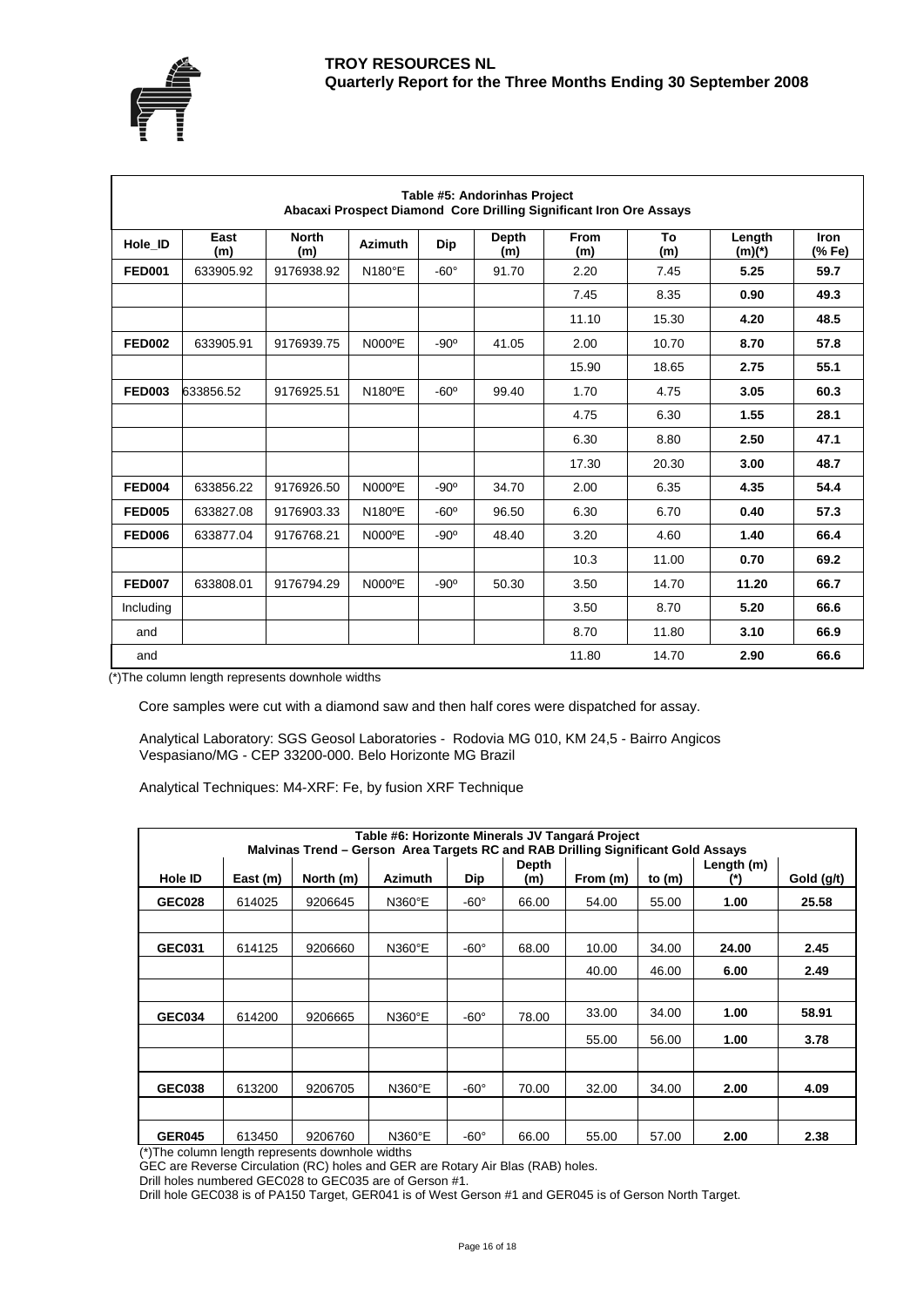



| Table #7: Horizonte Minerals JV Tangará Project<br>Malvinas Trend - Gerson #1 Target Diamond Core Drilling Significant Gold Assays |             |                     |                |             |              |             |           |                 |                  |  |  |  |
|------------------------------------------------------------------------------------------------------------------------------------|-------------|---------------------|----------------|-------------|--------------|-------------|-----------|-----------------|------------------|--|--|--|
| <b>Hole ID</b>                                                                                                                     | East<br>(m) | <b>North</b><br>(m) | <b>Azimuth</b> | <b>Dip</b>  | Depth<br>(m) | From<br>(m) | To<br>(m) | Length $(m)(*)$ | Gold<br>(g/t) Au |  |  |  |
| GDD002                                                                                                                             | 614112      | 9206660             | N360°E         | $-60^\circ$ | 70.40        | 7.00        | 12.00     | 5.00            | 1.66             |  |  |  |
|                                                                                                                                    |             |                     |                |             |              | 18.00       | 30.00     | 12.00           | 1.79             |  |  |  |
|                                                                                                                                    |             |                     |                |             |              | 36.00       | 44.00     | 8.00            | 1.41             |  |  |  |
|                                                                                                                                    |             |                     |                |             |              |             |           |                 |                  |  |  |  |
| <b>GDD003</b>                                                                                                                      | 614161      | 9206666             | N360°E         | $-60^\circ$ | 79.75        | 50.00       | 51.00     | 1.00            | 20.11            |  |  |  |
|                                                                                                                                    |             |                     |                |             |              |             |           |                 |                  |  |  |  |
| GDD004                                                                                                                             | 614125      | 9206651             | N360°E         | $-60^\circ$ | 99.10        | 41.00       | 46.00     | 5.00            | 2.25             |  |  |  |
|                                                                                                                                    |             |                     |                |             |              |             |           |                 |                  |  |  |  |
| <b>GDD005</b>                                                                                                                      | 614065      | 9206660             | N360°E         | $-60^\circ$ | 64.60        | 8.00        | 11.00     | 3.00            | 1.31             |  |  |  |
|                                                                                                                                    |             |                     |                |             |              |             |           |                 |                  |  |  |  |
| GDD006B                                                                                                                            | 614031      | 9206636             | N360°E         | $-60^\circ$ | 99.60        | 52.48       | 53.12     | 0.64            | 3.76             |  |  |  |

(\*)The column length represents downhole widths

|               | Table #8: Horizonte Minerals JV Tangará Project<br>Malvinas Trend - Américo Target RC and RAB Drilling Significant Assays |                     |                |             |              |                    |           |                |                  |  |  |  |  |
|---------------|---------------------------------------------------------------------------------------------------------------------------|---------------------|----------------|-------------|--------------|--------------------|-----------|----------------|------------------|--|--|--|--|
| Hole_ID       | East<br>(m)                                                                                                               | <b>North</b><br>(m) | <b>Azimuth</b> | Dip         | Depth<br>(m) | <b>From</b><br>(m) | To<br>(m) | Length*<br>(m) | Gold<br>(g/t Au) |  |  |  |  |
| <b>ARB002</b> | 618988                                                                                                                    | 9204032             | N360°E         | $-70^\circ$ | 34.00        | 7.00               | 8.00      | 1.00           | 4.25             |  |  |  |  |
|               |                                                                                                                           |                     |                |             |              |                    |           |                |                  |  |  |  |  |
| <b>ABR003</b> | 618594                                                                                                                    | 9203900             | N360°E         | $-70^\circ$ | 50.00        | 29.00              | 30.00     | 1.00           | 4.98             |  |  |  |  |
|               |                                                                                                                           |                     |                |             |              |                    |           |                |                  |  |  |  |  |
| <b>ARC021</b> | 618649                                                                                                                    | 9203970             | N360°E         | $-70^\circ$ | 37.00        | 5.00               | 6.00      | 1.00           | 19.06            |  |  |  |  |
|               |                                                                                                                           |                     |                |             |              |                    |           |                |                  |  |  |  |  |
| <b>ARC027</b> | 618533                                                                                                                    | 9203971             | N360°E         | $-70^\circ$ | 64.00        | 16.00              | 18.00     | 2.00           | 2.70             |  |  |  |  |
|               |                                                                                                                           |                     |                |             |              | 56.00              | 57.00     | 1.00           | 3.68             |  |  |  |  |
|               |                                                                                                                           |                     |                |             |              |                    |           |                |                  |  |  |  |  |
| <b>ARC032</b> | 618719                                                                                                                    | 9203988             | N360°E         | $-70^\circ$ | 54.00        | 7.00               | 8.00      | 1.00           | 3.30             |  |  |  |  |
|               |                                                                                                                           |                     |                |             |              |                    |           |                |                  |  |  |  |  |
| <b>ARC039</b> | 618497                                                                                                                    | 9204050             | N360°E         | $-70^\circ$ | 59.00        | 33.00              | 36.00     | 3.00           | 3.77             |  |  |  |  |

Note: (\*) The column length represents downhole widths